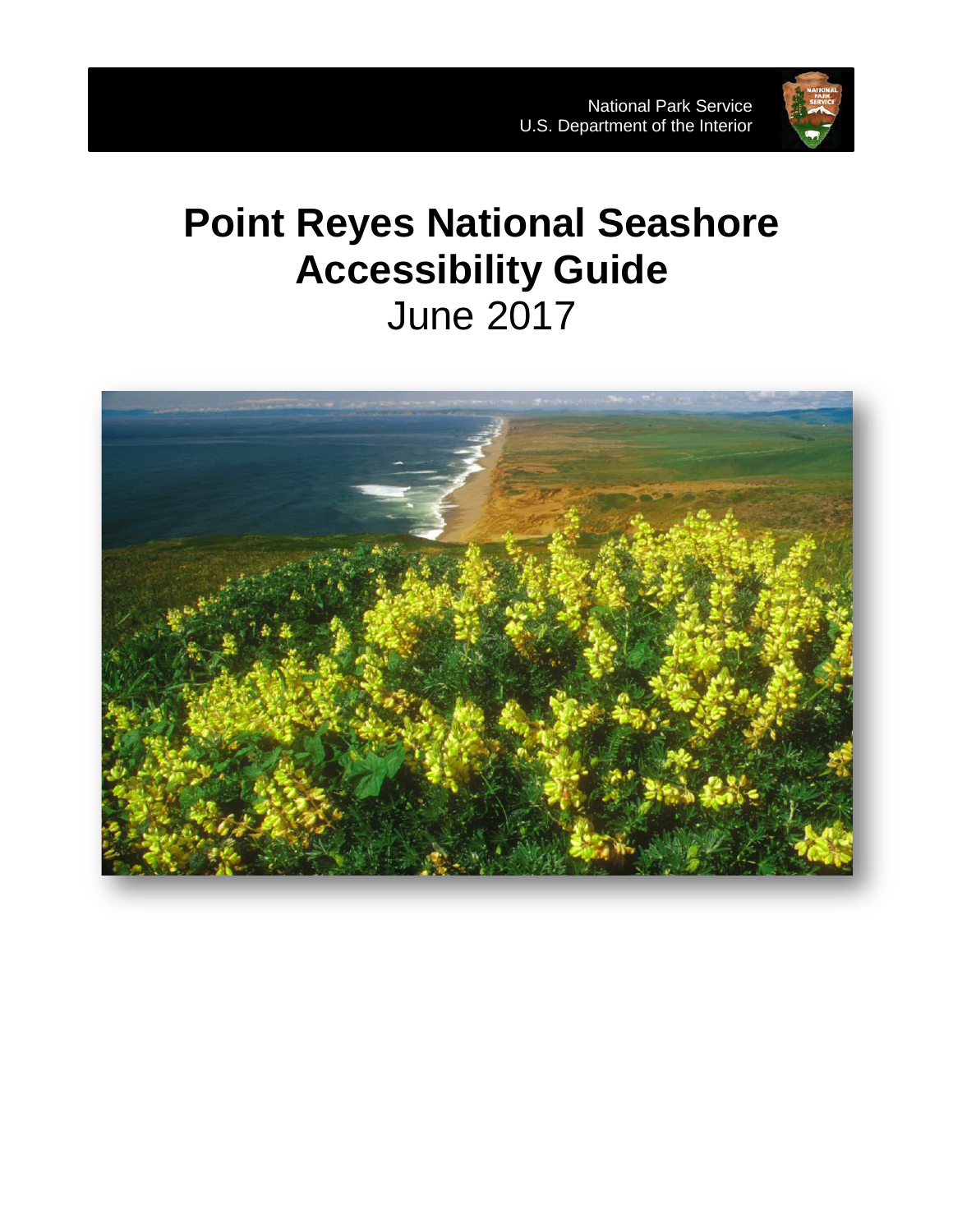

# **Table of Contents**

| Meeting Everybody's Needs - An Overview  5 |
|--------------------------------------------|
|                                            |
|                                            |
| Park Guided Tours and Secondary Access  13 |
| The Seashore's Three Visitor Centers  14   |
| Accessible Features by Location  20        |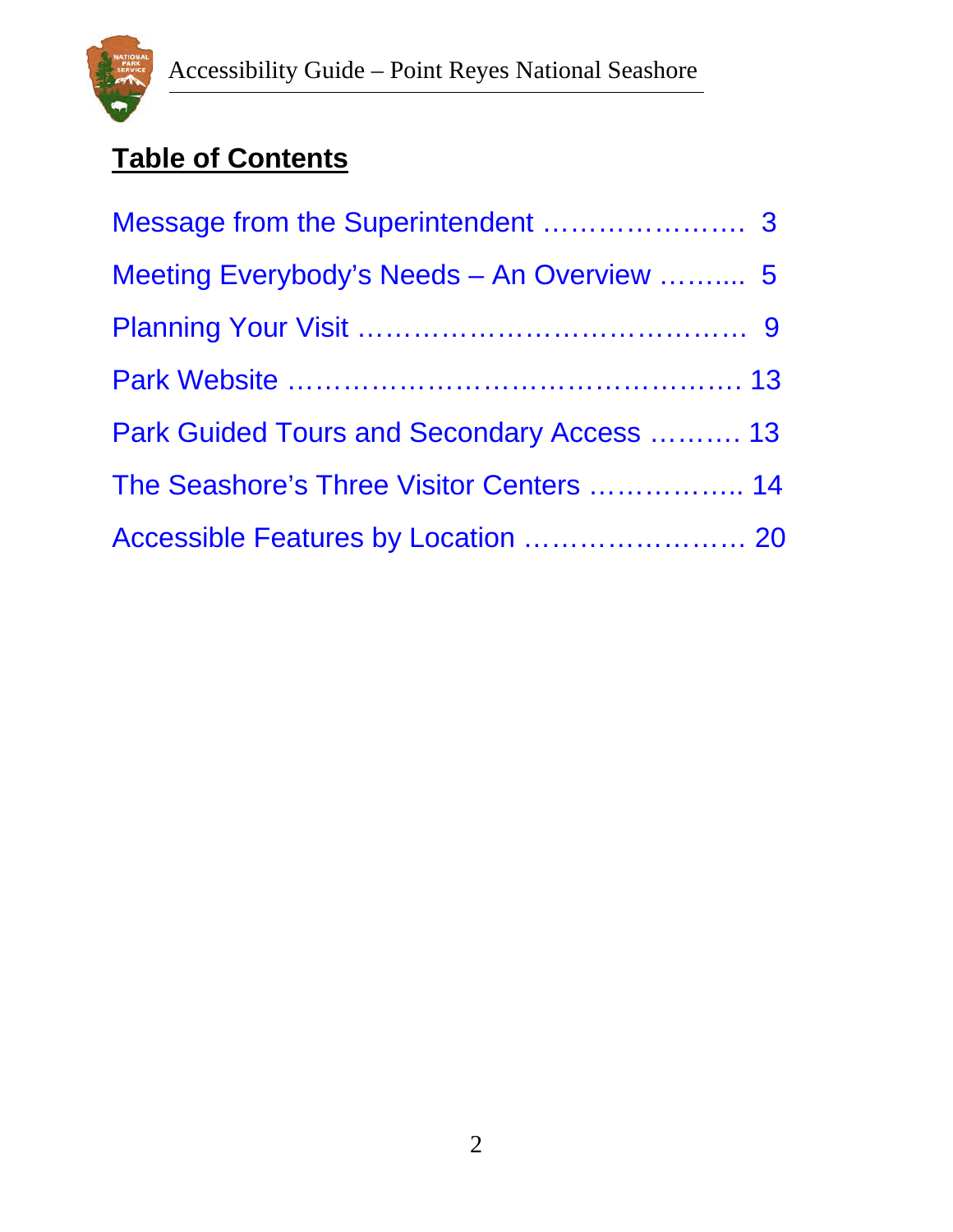

### <span id="page-2-0"></span>**Message from the Superintendent**

Point Reyes National Seashore is a natural sanctuary and human haven located within one hour's drive from over eight million people. Authorized by President John F. Kennedy in 1962 as part of the National Park Service, Point Reyes is visited by over two and a half million visitors each year. Point Reyes' goal is to provide the highest level of accessibility to our visitors as possible. Each year has shown marked improvements in both physical and programmatic accessibility at the Seashore.

The staff at Point Reyes is committed to improving accessibility throughout the park. By using principles of universal design, Point Reyes is committed to providing physical access to the greatest number of individuals. From designing and building new facilities to the rehabilitation of older buildings, accessibility has become a key component of all projects.

Point Reyes has available audio descriptions, podcasts and multiple publications in large print or Braille for visitors with visual impairments. Award-winning exhibits in the three visitor centers are designed with universal accessibility in mind.

During the last several years, the park has added accessible features such as exhibits in large print, and new tactile maps. Many picnic areas parkwide have been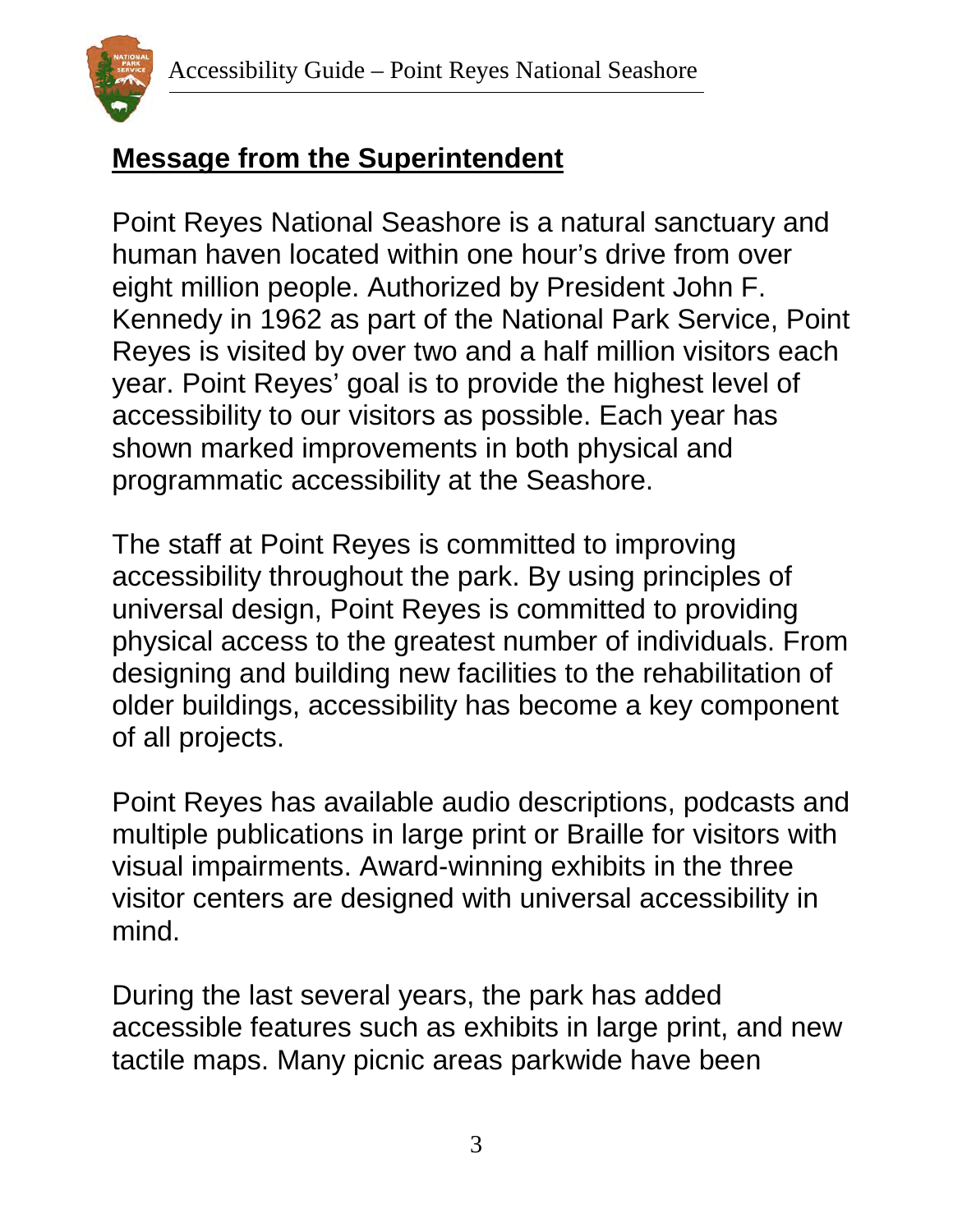

rehabilitated to include accessible paths of travel, picnic tables, and grills.

As Point Reyes continues to address current accessibility issues, it is important to remember that accessibility is an integral part of our mission. Providing accessible programs and facilities to the broadest population of our visitors is everyone's task and responsibility.

Cing Any

Cicely A. Muldoon Superintendent



Route into the Bear Valley Visitor Center.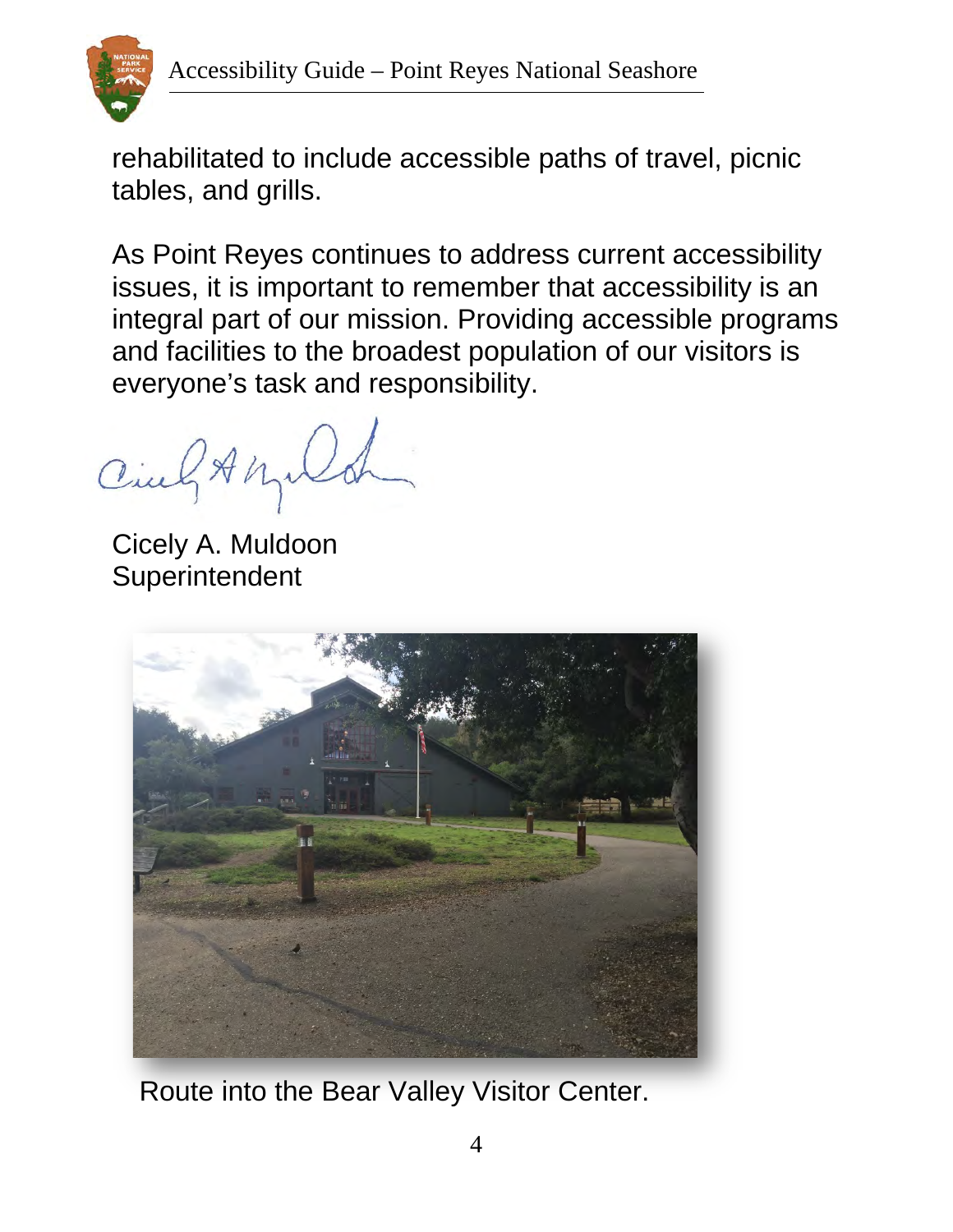

#### <span id="page-4-0"></span>**Meeting Everybody's Needs – An Overview**

The National Park Service strives to be inclusive of everybody—all ages and all abilities—so please let us know how we can serve you best.

**Vision**: The park offers a large print and Braille version of the park brochure and map at all three of our visitor centers. Maps are also available on the park website including a Braille Ready File (BRF) format of the text from the park brochure.

**Hearing**: Films in the Bear Valley Visitor Center are closedcaptioned, but left on permanently. Sign language interpreter services need to be requested at least five days in advance. Contact info: 415-464-5135, or john\_a\_dell'osso@nps.gov.

**Mobility**: Some of the park's features pose challenges to persons using wheelchairs or with other mobility impairments. If physical access is not possible, alternative accommodation in the form of a digital virtual tour may be available at the visitor center, and also available on the park's website.

The park has a wheelchair at the Bear Valley Visitor Center to lend.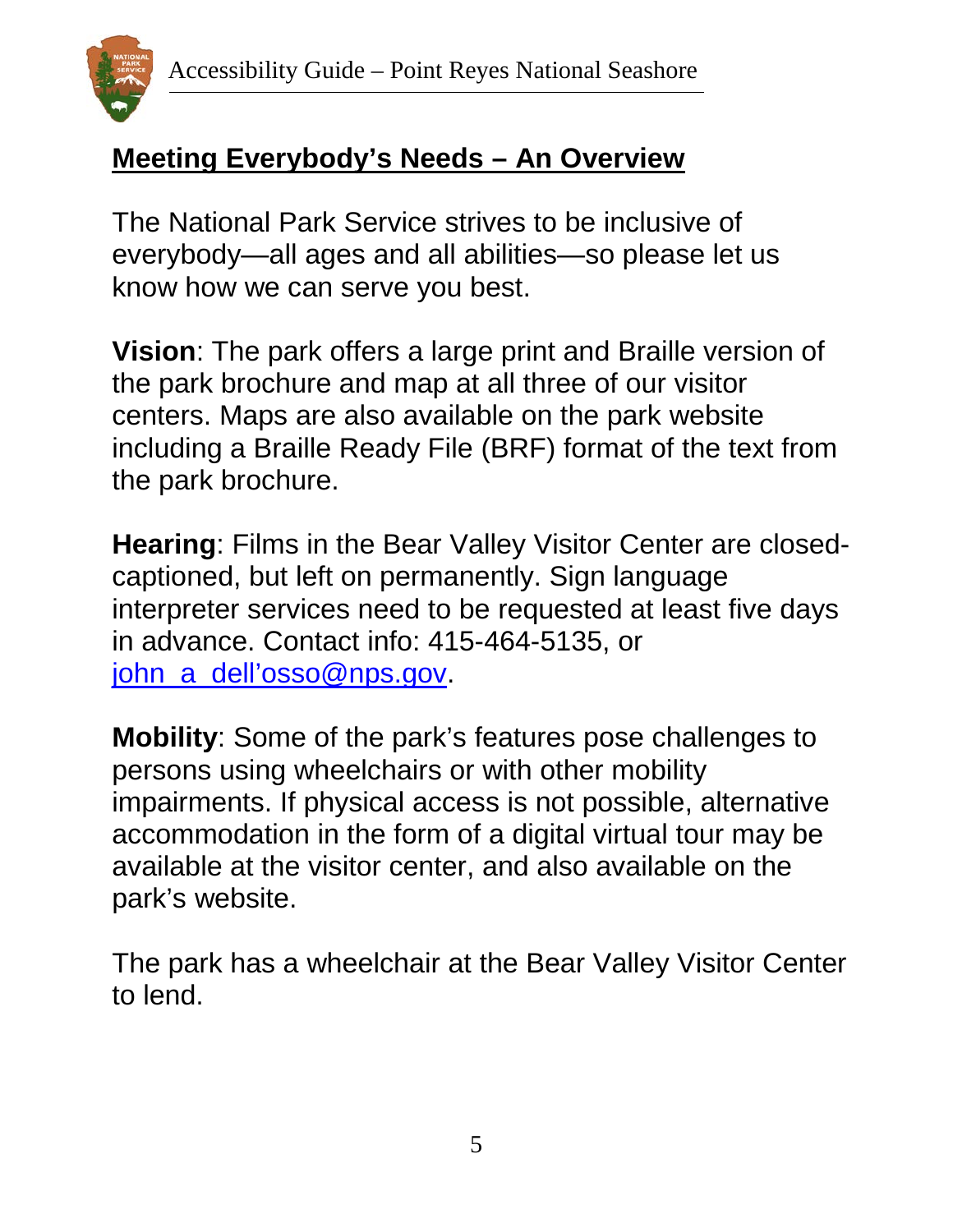

**Developmental and Learning**: Park staff and docents adapt their programs to include multi-sensory experiences for persons with developmental and learning disabilities.

**Service Animals**: The Department of Justice published revised final regulations implementing the Americans with Disabilities Act (ADA) on September 15, 2010, in the Federal Register. These requirements, or rules, clarified and refined issues that had arisen over the previous 20 years and contain new, and updated, requirements, such as those pertaining to service animals.

Since March 15, 2011, only dogs are recognized as service animals under titles II and III of the ADA. National Park Service sites and facilities must permit service animals to accompany people with disabilities in all areas where members of the public are allowed to go. Service animal means any dog that is individually trained to do work or perform tasks for the benefit of an individual with a disability, including a physical, sensory, psychiatric, intellectual, or other mental disability. Other species of animals, whether wild or domestic, trained or untrained, are not service animals for the purposes of this definition. The work or tasks performed by a service animal must be directly related to the individual's disability. Examples of work or tasks include, but are not limited to, assisting individuals who are blind or have low vision with navigation and other tasks, alerting individuals who are deaf or hard of hearing to the presence of people or sounds, providing non-violent protection or rescue work, pulling a wheelchair,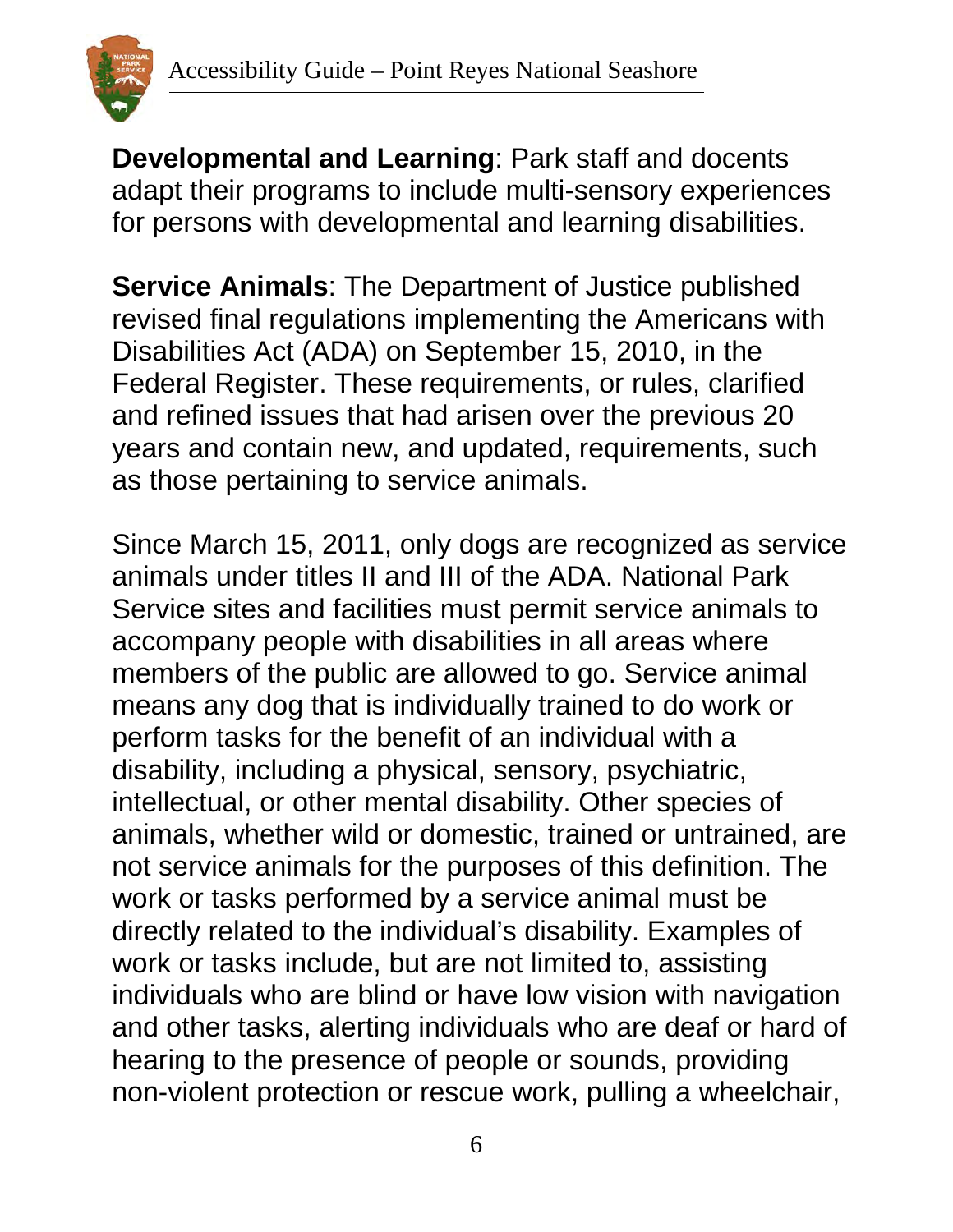

assisting an individual during a seizure, alerting individuals to the presence of allergens, retrieving items such as medicine or the telephone, providing physical support and assistance with balance and stability to individuals with mobility disabilities, and helping persons with psychiatric and neurological disabilities by preventing or interrupting impulsive or destructive behaviors. The crime deterrent effects of an animal's presence and the provision of emotional support, well-being, comfort, or companionship do not constitute work or tasks for the purposes of this definition, i.e., dogs whose sole function is to provide comfort or emotional support do not qualify as service animals under the ADA.

Under the ADA, service animals must be harnessed, leashed, or tethered, unless these devices interfere with the service animal's work or the individual's disability prevents using these devices. In that case, the individual must maintain control of the animal through voice, signal, or other effective controls.

For more information, visit the U.S. Department of Justice's Revised ADA Regulations: Implementing Title II and Title III page at [www.ada.gov/regs2010/ADAregs2010.htm.](http://www.ada.gov/regs2010/ADAregs2010.htm)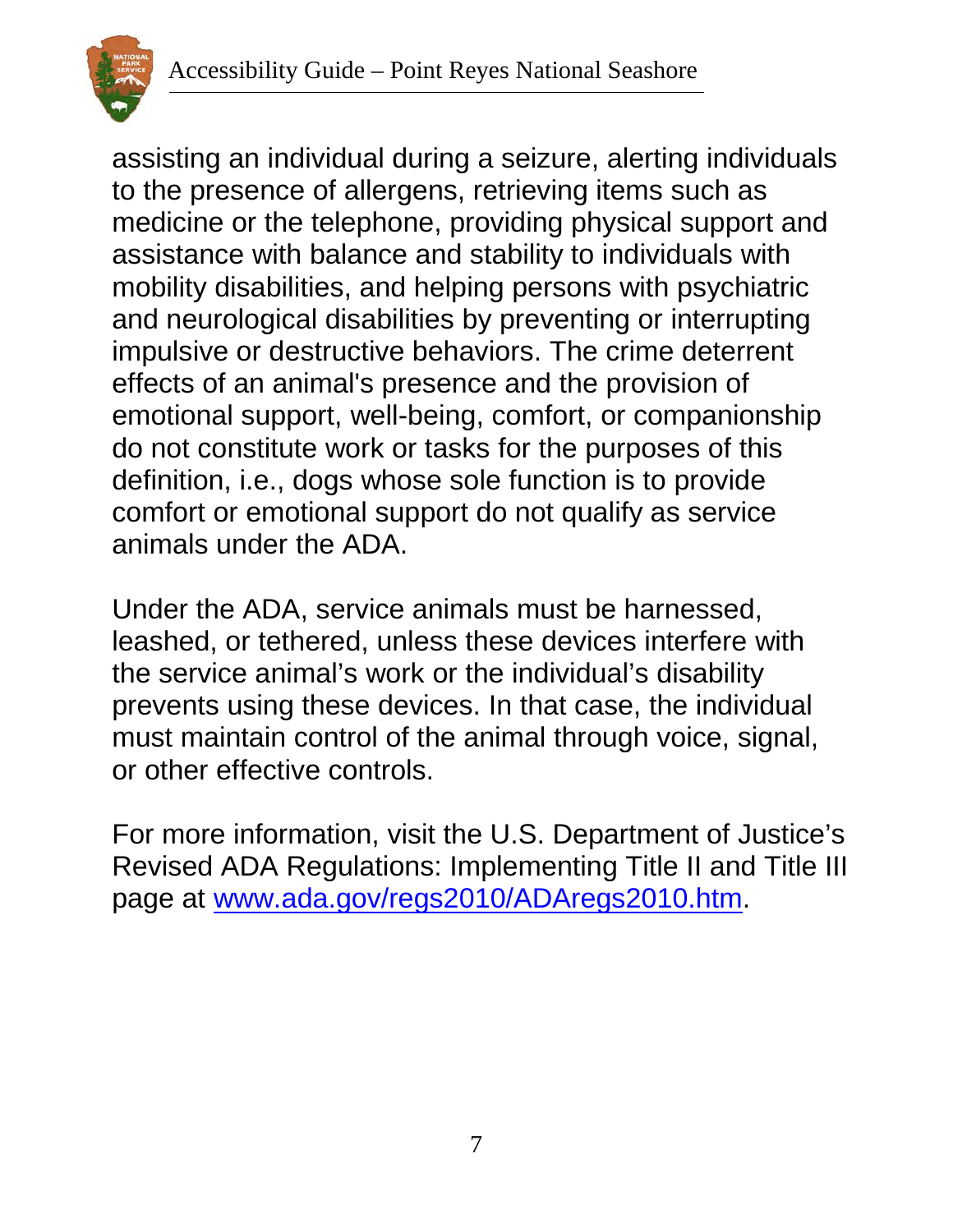

**Electric Personal Mobility Assistance Devices** (e.g. electric scooters, Segway® devices) is a motor vehicle as defined in Title 36 CFR. "Electric personal assistive mobility device" or "EPMAD" means a self-balancing, non-tandem two-wheeled device, that is not greater than 20 inches deep and 25 inches wide and can turn in place, designed to transport only one person, with an electric propulsion system averaging less than 750 watts (1 horsepower), the maximum speed of which, when powered solely by a propulsion system on a paved level surface, is no more than 12.5 miles per hour.

These devices are allowed in many front country areas, but not on any backcountry trails.

**Rest Stops**: Benches that allow for companion seating are situated throughout the landscape and inside buildings. Not all have backs or arm rests at this time.

**Rest Rooms**: Men's and Women's restrooms are accessible. However, at this time the park does not have a designated "family bathroom." If you have a personal attendant of the opposite sex and require privacy, park staff can give assistance to secure a restroom facility.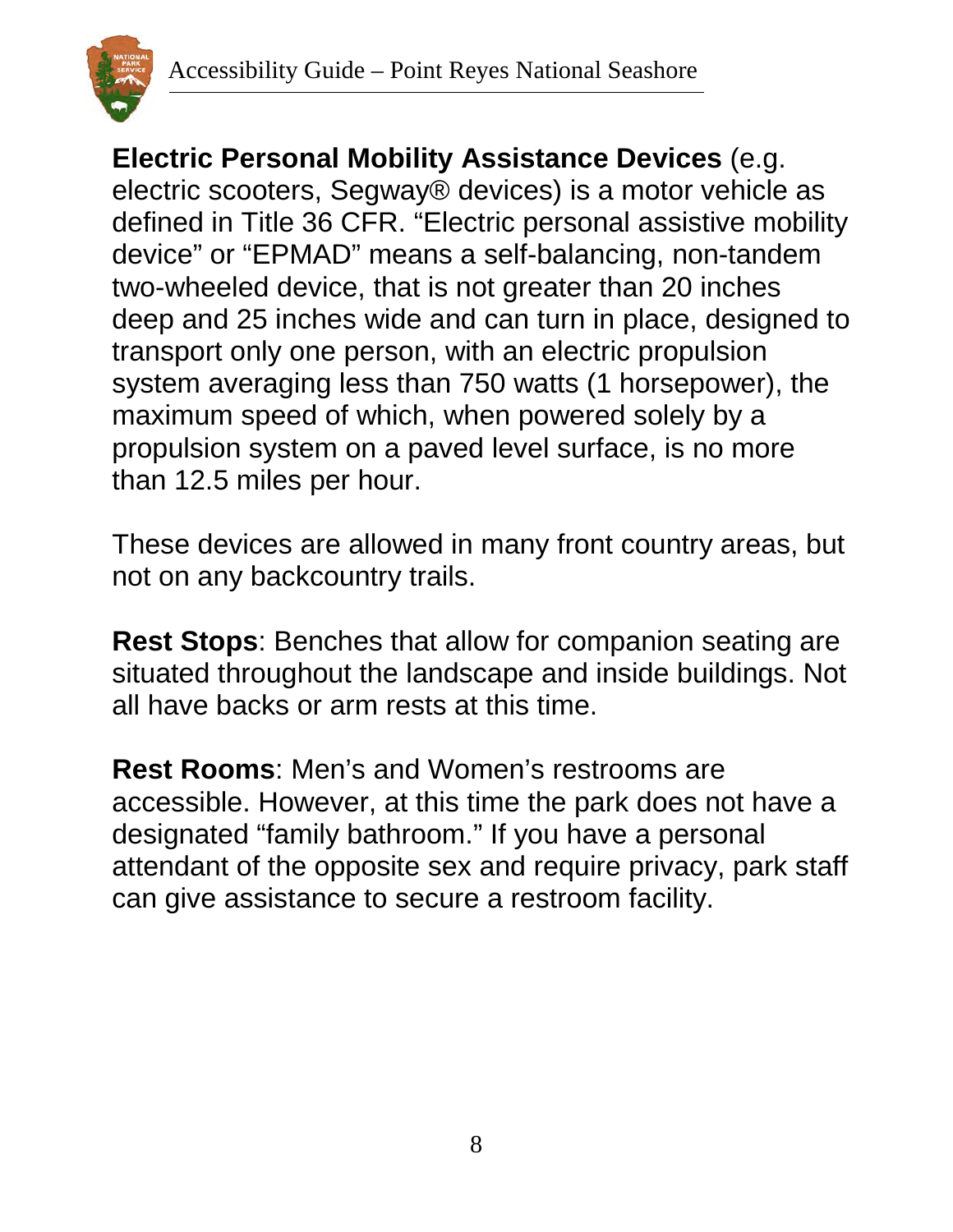

# <span id="page-8-0"></span>**Planning Your Visit**

### **General Information**

Point Reyes National Seashore was established to preserve and protect wilderness, natural ecosystems, and cultural resources along the diminishing undeveloped coastline of the United States. Located just an hour's drive from a densely populated metropolitan area, the Seashore is a sanctuary for countless plant and animal species and a haven for human inspiration, education, and recreation. The Seashore is intended to serve as a model of effective and successful environmental stewardship—a coastal sanctuary where park staff, partners, and the public are actively involved in the common goals of maintaining, protecting, restoring, and preserving the natural and cultural integrity of the park.

#### **Access Passes**

U.S. citizens or permanent residents who are permanently disabled or Blind are eligible for the Interagency Access Pass. This **free**, lifetime admission pass is valid at National



Park Service, Bureau of Land Management, U.S. Fish and Wildlife Service, U.S. Forest Service, and Bureau of Reclamation sites. It provides the pass owner and accompanying passengers in a private vehicle free admission to these areas. Point Reyes National Seashore does not have an entrance fee.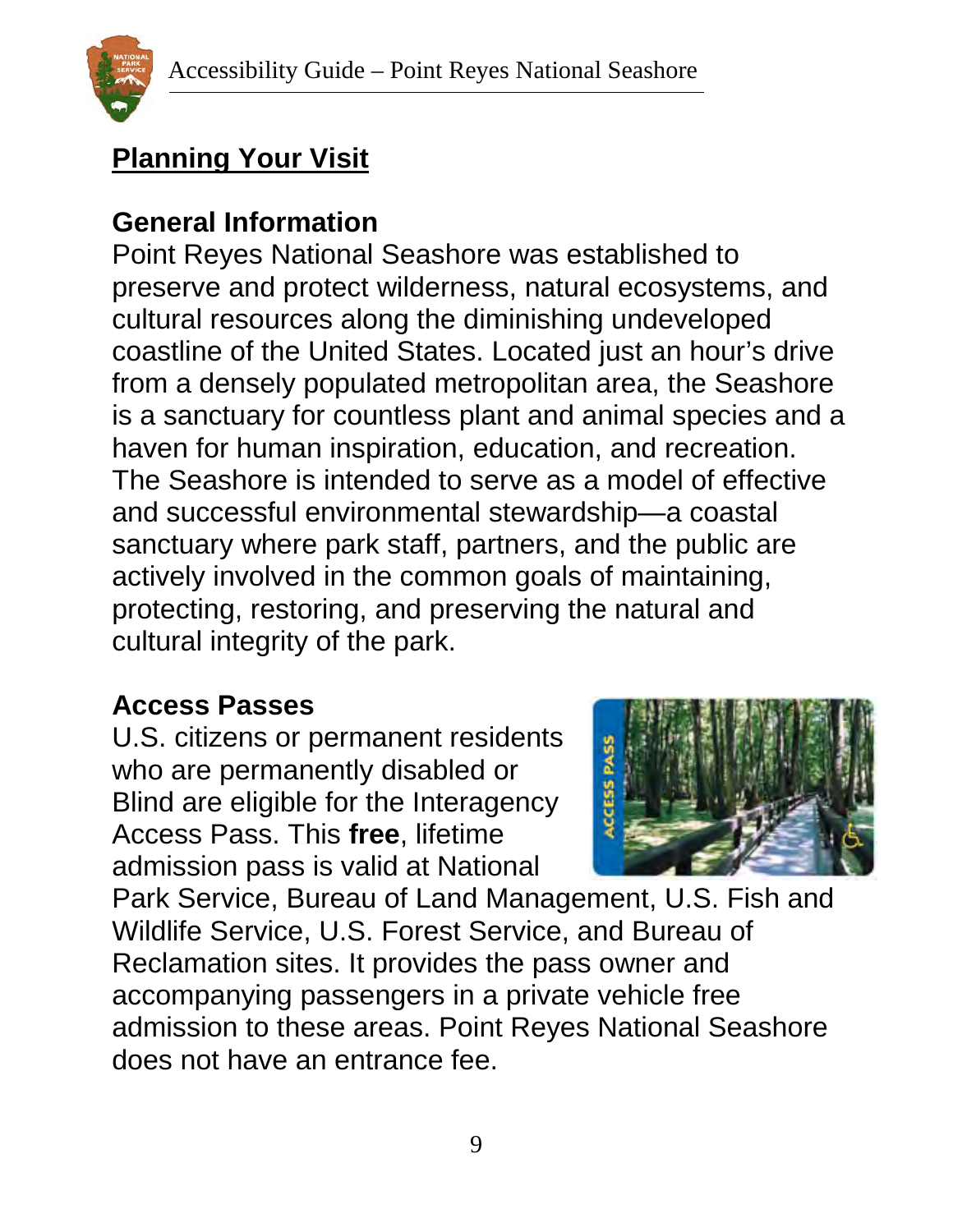

The Access Pass is available at no charge when obtained in person at designated locations or for a \$10 processing fee online with proof of eligibility. The pass is nontransferable and does not generally cover or reduce special recreation permit fees or fees charged by concessionaires. At Point Reyes, the Access Pass is available at the Bear Valley Visitor Center.

Visitors must supply their Access Pass number when making a camping reservation. For more information or to download an application, visit [www.nps.gov/planyourvisit/passes.htm](http://www.nps.gov/planyourvisit/passes.htm)

### **Personal Assistance Requests**

To request personal assistance (such as sign language interpreter, audio description, special education classes, etc.), please contact the park at least five days in advance at 415-464-5135.

# **Parking**

Designated accessible spaces are marked with the international access symbol and are reserved for vehicles displaying an accessible parking placard or license plate. A map with accessible parking locations, picnic areas, restrooms and camping locations for Point Reyes National Seashore is on the back of this Guide. The current number of accessible parking spaces at the following locations are identified next to their names: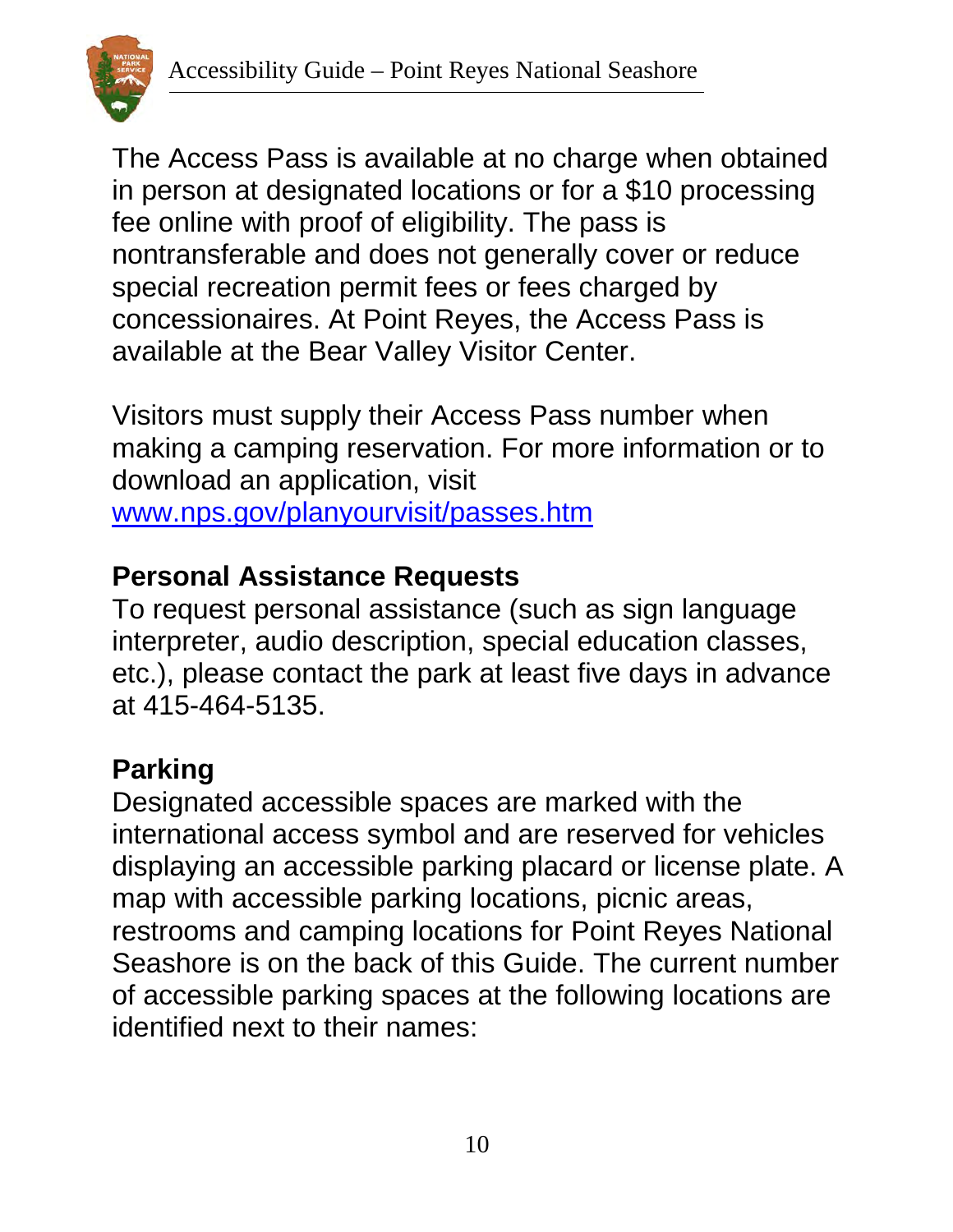

Bear Valley Visitor Center  $-4 + 1$  for electric vehicle charging Bear Valley Trailhead parking – 2 Fivebrooks Trailhead – 1 Palomarin Trailhead – 2 Limantour Beach – 4 Clem Miller Environmental Education Center – 1 Point Reyes Hostel – 1 Mount Vision Road – 1 Estero Trailhead – 1 Bull Point Trailhead – 1 Point Reyes Beach North – 2 Drakes Beach – 4 + 1 van accessible stall Point Reyes Beach South – 2 Chimney Rock Trailhead – 1 Lighthouse parking  $\vert$  ot  $-2$ Lighthouse accessible parking location – 3 Abbotts Lagoon Trailhead – 2 Pierce Point Ranch – 1

### **Disabled Parking Placards – For Out-of-State Visitors**

If you're visiting California and would like to use a Disabled Person Placard for parking, you must apply for a California "Temporary Parking Placard" for non-residents, good for up to 90 days.

California Temporary Disabled Parking Placard Application [www.dmv.ca.gov/portal/dmv/forms/forms/reg/reg195.pdf](http://www.dmv.ca.gov/portal/dmv/forms/forms/reg/reg195.pdf)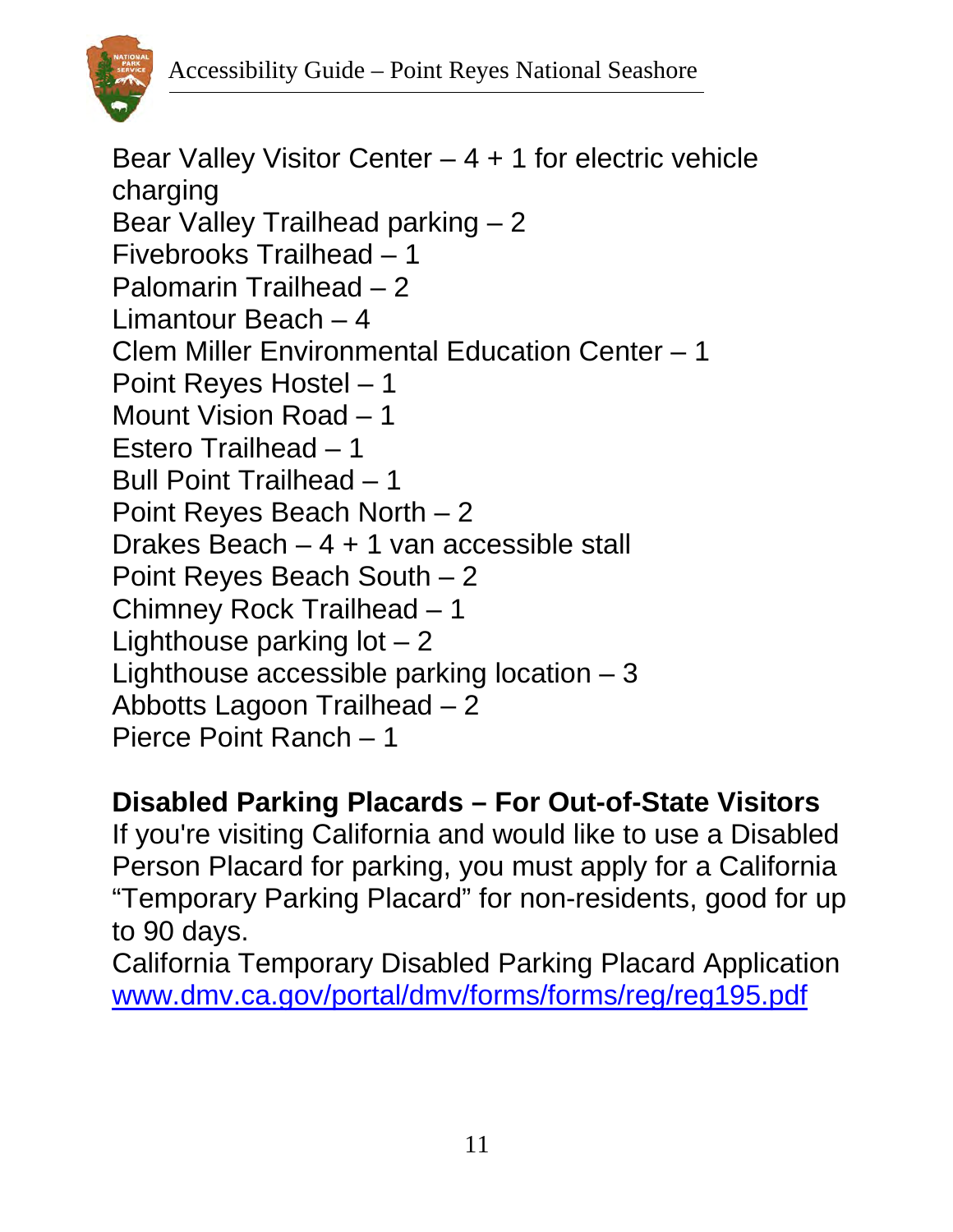

### **Check for Updates Online**

Check the park's website for updates on access alerts at: [www.nps.gov/pore/planyourvisit/accessibility.htm](http://www.nps.gov/pore/planyourvisit/accessibility.htm) Also social media platforms such as [Twitter,](https://twitter.com/PointReyesNPS) [Instagram,](https://www.instagram.com/PointReyesNPS/) and [Facebook.](https://www.facebook.com/PointReyesNPS)

### **Shuttle Buses**

Shuttle buses operate only during the whale watching season from the last weekend in December into April each year. The buses only operate on weekends and holidays, weather permitting. Individuals with a Disabled Person

Parking Placard or plate may drive their personal vehicle to the Lighthouse accessible parking lot and the Chimney Rock parking lot during times when the shuttles are operating. The fee is currently \$7 per person; children sixteen and under are free. Most buses are accessible with



wheelchair lifts and tie‐downs. Maximum size for wheelchairs on shuttle buses and tour buses is 24 inches wide x 46 inches long with a weight limit on tour buses of 750 pounds. Bus drivers will help passengers on and off buses or notify them of stops. If you need assistance, ask the bus driver. For additional information follow this link: [www.nps.gov/pore/planyourvisit/shuttle.htm#accessibility](http://www.nps.gov/pore/planyourvisit/shuttle.htm#accessibility)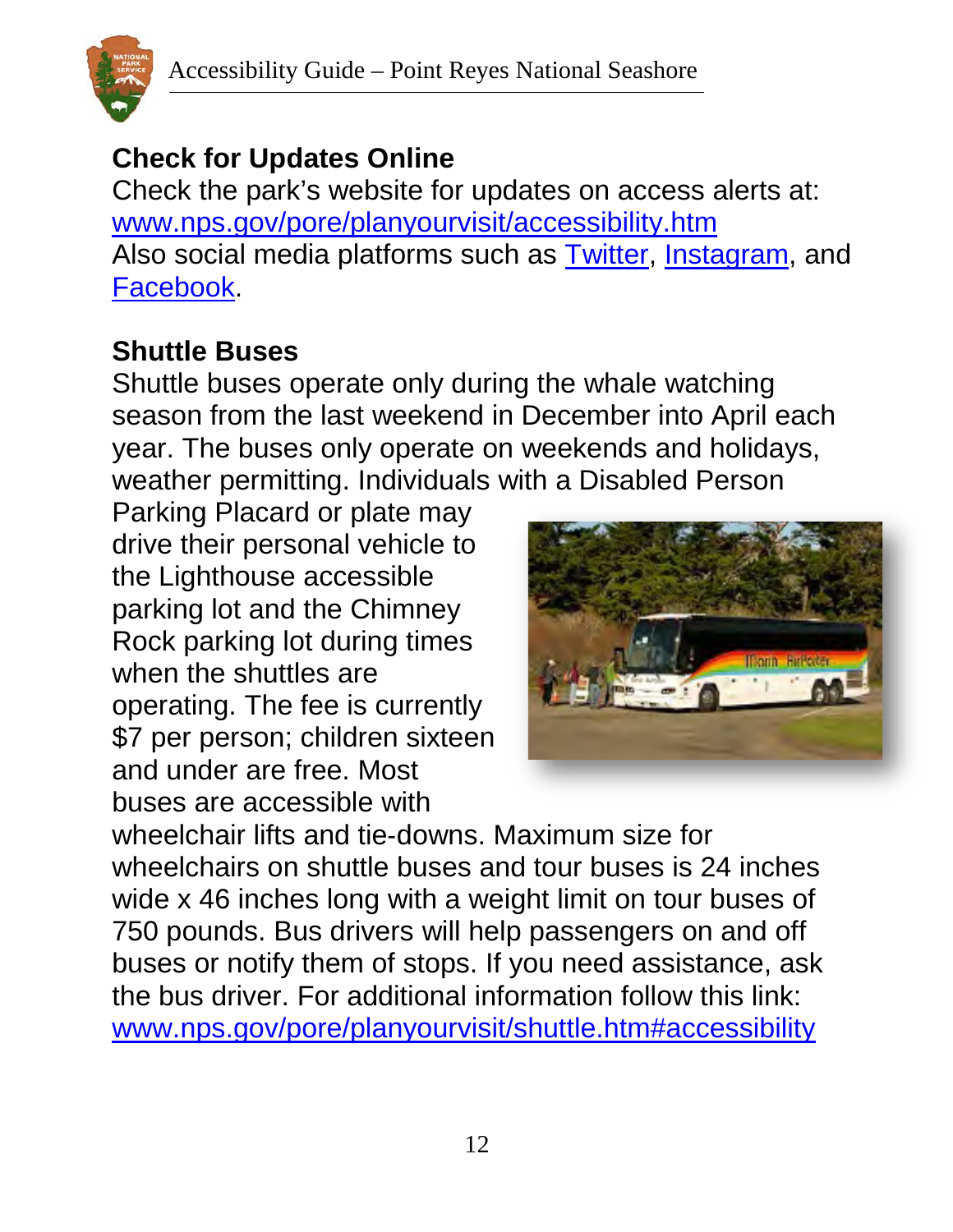

### <span id="page-12-0"></span>**Park Website**

The website provides the following accessibility features on park pages: adjustable text sizes, invisible links that allow persons using screen readers to jump to content of interest, alternate text for images, and alternate text for link titles.

Text and descriptive photo captions are compatible with audio readers.

The website provides current park information and activities, history, culture, stories, and photo and video galleries, as well as links to social media and other maritime venues. Point Reyes National Seashore Website: [www.nps.gov/pore/index.htm](http://www.nps.gov/pore/index.htm)

For your convenience, this guide contains many links to the park's website regarding accessibility information and secondary accommodation for access to the park's attractions and features.

### <span id="page-12-1"></span>**Park Guided Tours and Secondary Access**

### **Ranger-Led Tours and Personal Assistance**

Rangers and docents will do their best to adapt their program to be inclusive. If accommodation is not possible, staff can recommend an alternate experience.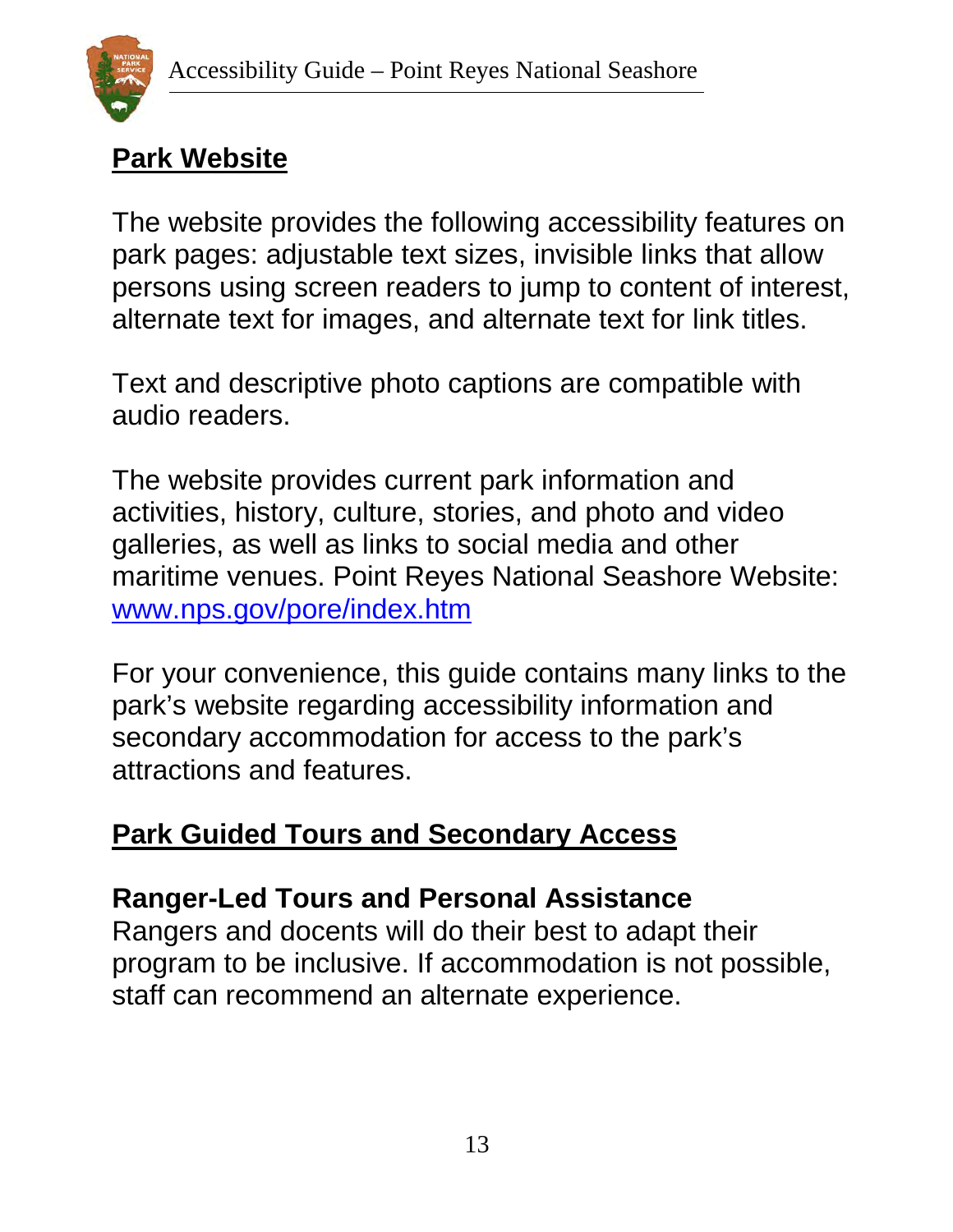

### **Printed Self-Guided Tours**

The park brochure is currently available in Braille, English, French, German, and Spanish. The Jr. Ranger booklet is also in large print format at the visitor center desk. All park brochures in English and foreign languages can be viewed in large print as PDF's on the park website at: (In Progress) Park brochures and map:

[www.nps.gov/pore/learn/publications.htm](http://www.nps.gov/pore/learn/publications.htm)

### <span id="page-13-0"></span>**The Seashore's Three Visitor Centers**

#### **Bear Valley Visitor Center**

The park's primary Visitor Center provides an orientation of the park's roads, trails, and human and natural history. The Bear Valley Visitor Center was designed to blend in with the historically significant ranching culture of this area and is located in the heart of the Olema Valley. The interior exhibit space provides a glimpse of the diverse ecosystems and cultural heritage of the park and includes a touch table, auditorium, and book sales area. Exhibits are



accessible with a wheelchair. [Audio-visual programs,](https://www.nps.gov/pore/planyourvisit/indooractivities.htm#bvvcavprograms) shown in the auditorium, are available upon request. Natural history books, cards and posters are for sale in the bookstore. Permits for **backcountry camping**, as well as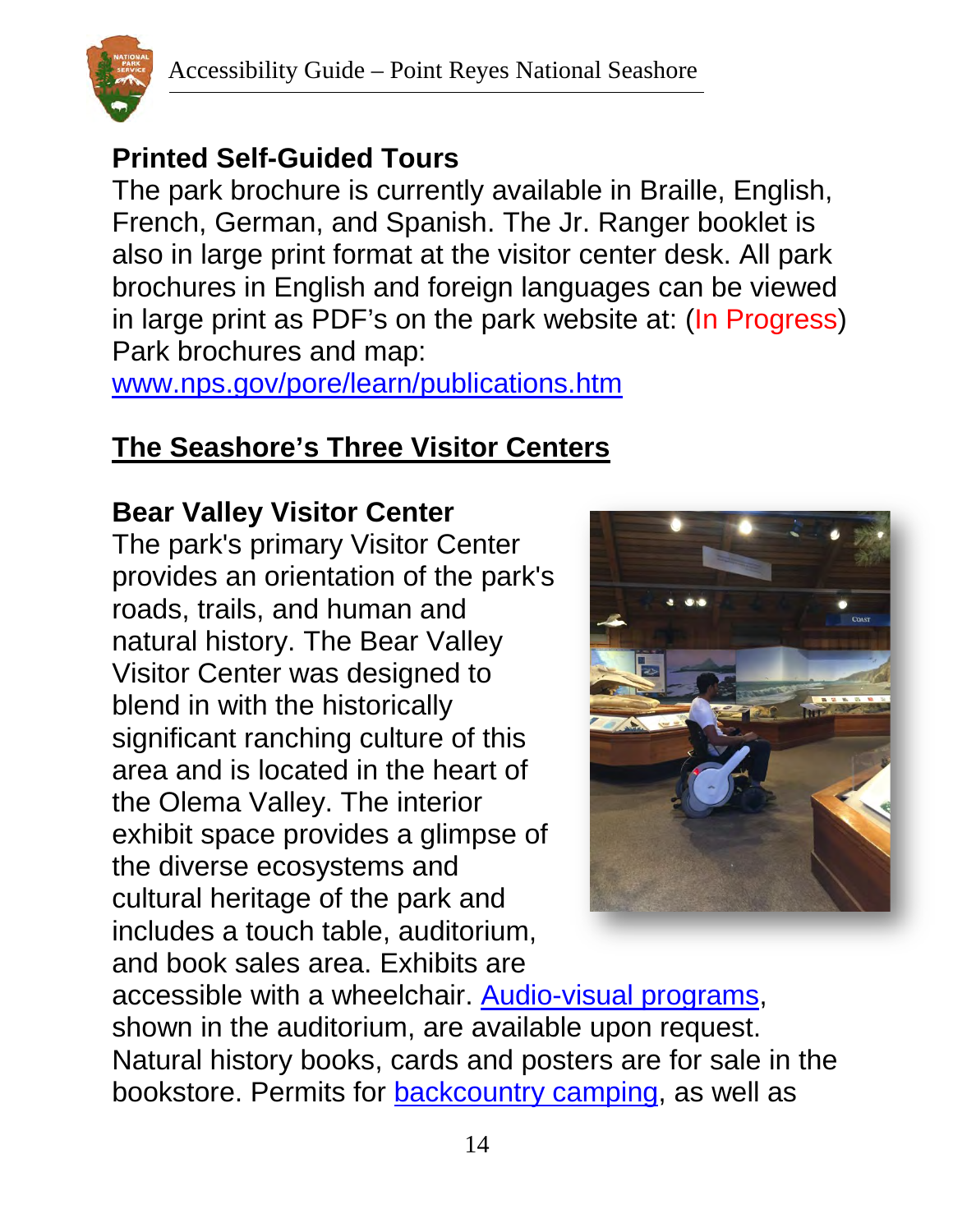

[beach fire](https://www.nps.gov/pore/planyourvisit/beachfires.htm) permits, may be obtained here. Allow at least 45 minutes to view exhibits and to watch an audio-visual program. Open: Year-round. Closed: December 25. Phone: 415-464-5100 x2 x5.

The parking lot at Bear Valley has four universal disabled parking spaces and one universal disabled parking space for electric charging as well an accessible route to the visitor center. Additionally, the exhibit area has multiple ramps to access and view the dioramas and interpretive panels, all with compliant fonts and sizes and a minimum 70% contrast of text on images. Restrooms are accessible.

Free Films About Point Reyes at the Bear Valley Visitor Center: *Point Reyes: The Point of Kings* is closedcaptioned, but captions are always on.

### **Lighthouse Visitor Center and Ocean Exploration Center**

The Lighthouse Visitor Center is located 45 minutes west of Bear Valley on the Point Reyes Headlands, at the end of Sir Francis Drake Blvd. Large print information on the exhibit panels, as well as Spanish translation, are available. On weekends and holidays from late December through mid-April when visitation by whale watchers to the Point Reyes Lighthouse area is heavy, visitors are required to ride a [shuttle bus](https://www.nps.gov/pore/planyourvisit/shuttle.htm) from Drakes Beach to the Lighthouse and Chimney Rock areas during the shuttle season (see page 12, **Shuttle Buses**) unless you have a disabled parking placard. There is a 0.4-mile walk (mostly uphill) from the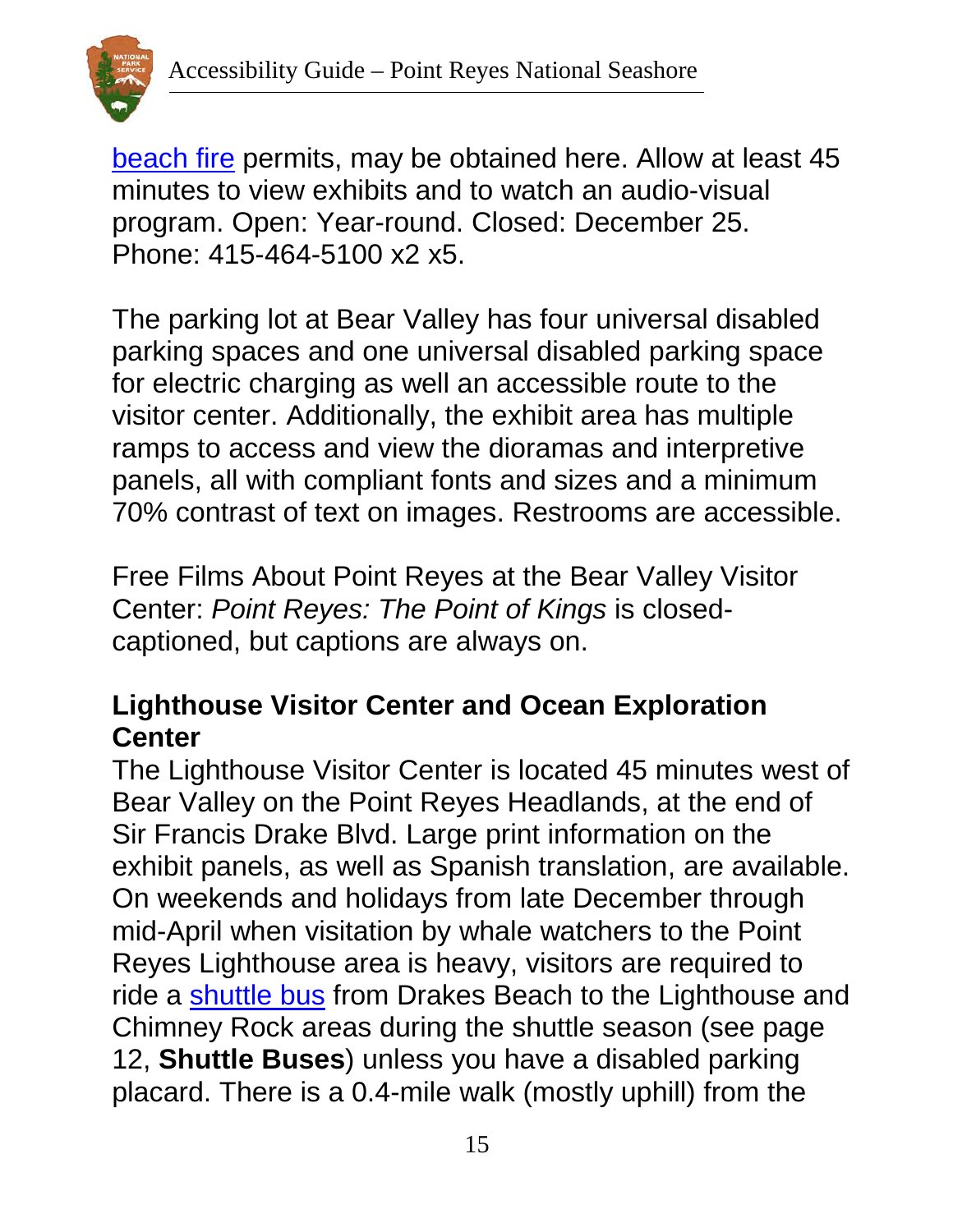

parking lot/shuttle stop to the Lighthouse Visitor Center. There are two locations for accessible parking closer to the visitor center. With a placard, one can drive to the accessible parking location closer to the Lighthouse. Restrooms are accessible. Contact the Bear Valley Visitor Center at 415-464-5100 x2 x5 in advance of your trip for more detailed information. Open: Year round, Friday– Monday. Closed: December 25. Phone: 415-669-1534

**Kenneth C. Patrick Visitor Center at Drakes Beach**

Located at beautiful Drakes Beach, the Kenneth C. Patrick Visitor Center contains exhibits that focus on contacts with Coast Miwok Indians and sixteenth century [European](http://www.nps.gov/pore/historyculture/people_europeanexplorers.htm)  [explorers,](http://www.nps.gov/pore/historyculture/people_europeanexplorers.htm) marine fossils and marine environments. A Minke whale skeleton is suspended from the ceiling. Allow 20–30 minutes to view exhibits.

Park- and ocean-themed books, guides, postcards and maps, along with coffee and packaged snacks are for sale in the PRNSA bookstore adjacent to the Visitor Center. Restrooms are accessible.

The Kenneth C. Patrick Visitor Center is 30 minutes from Bear Valley on Drakes Beach Road off of Sir Francis Drake Blvd. Several accessible parking spaces and a ramp to access the visitor center, restrooms and bookstore. Exhibits are accessible with a wheelchair. Open: Most weekends and holidays in winter. Closed: December 25. Phone: 415-669-1250.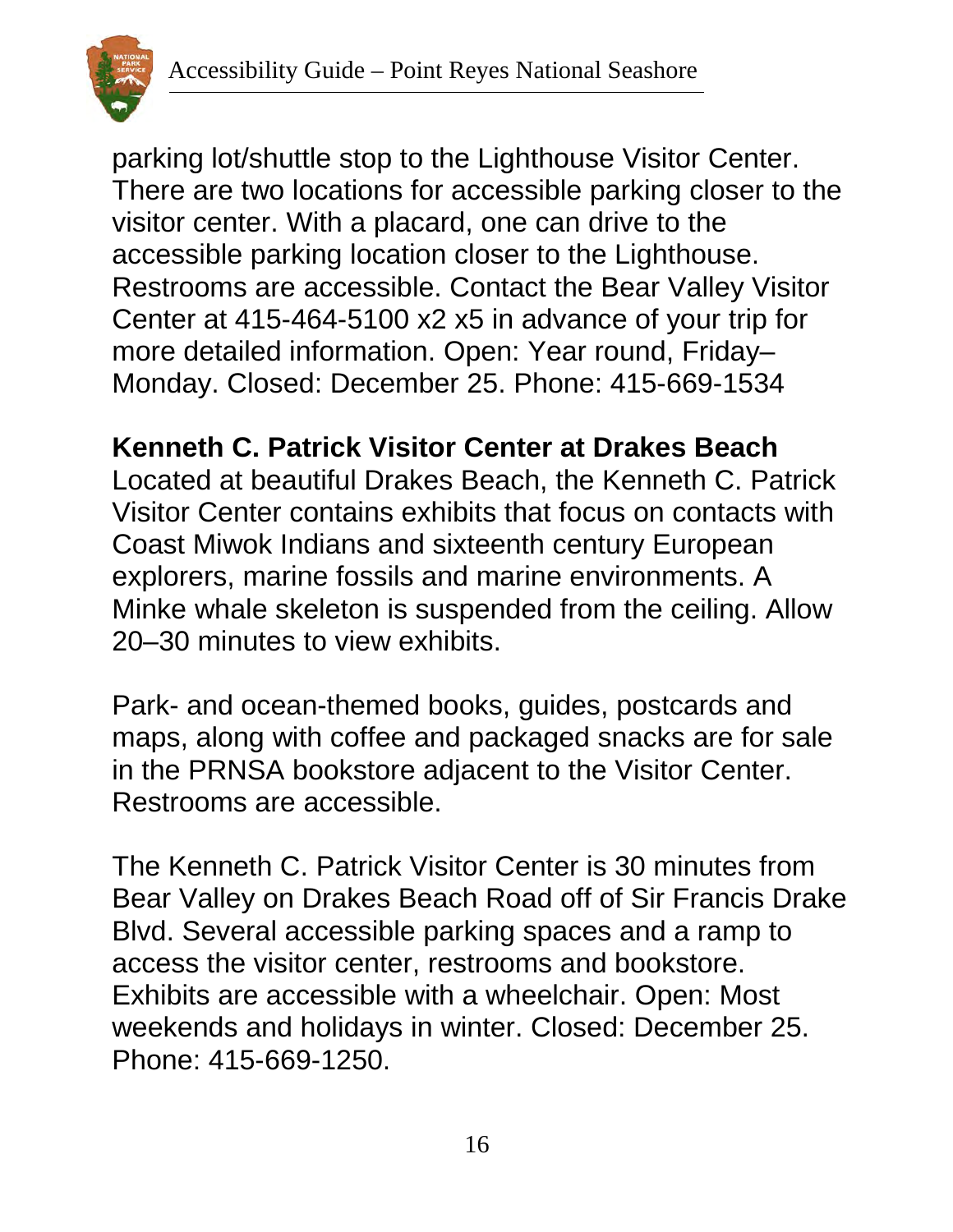

#### **Point Reyes National Seashore Association Bookstores**

Point Reyes National Seashore Association (PRNSA) is a cooperating association of the National Park Service. They work in partnership with Point Reyes National Seashore and the public to preserve, restore and maintain wildlife habitat, trails, and historic sites at Point Reyes.

In each of the three park visitor centers, the bookstore is operated by the PRNSA [\(http://www.ptreyes.org/\)](http://www.ptreyes.org/). The bookstores have accessible paths of travel for wheelchair mobility and are located in the Bear Valley and Lighthouse Visitor Centers as well as the Drakes Beach Bookstore.

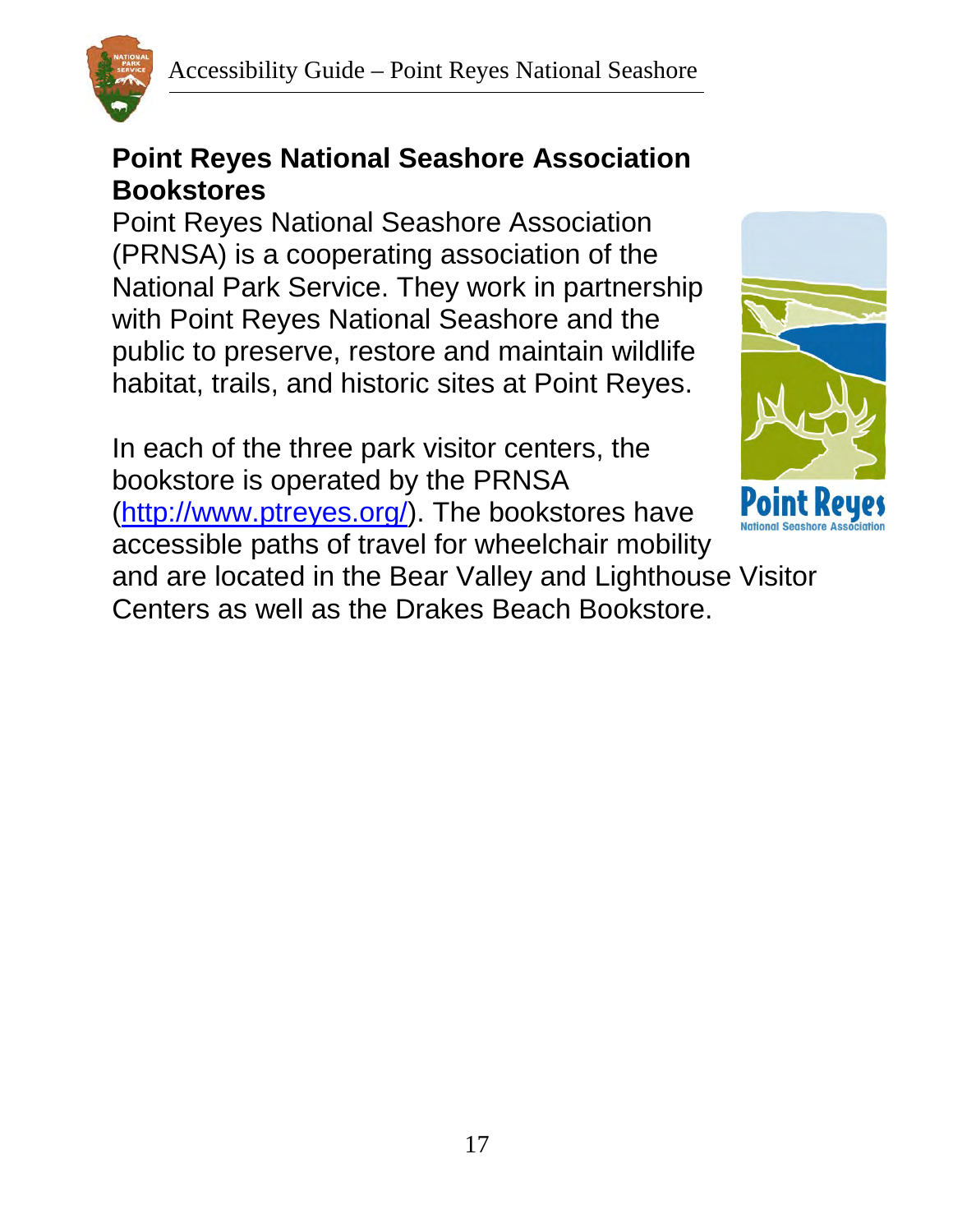

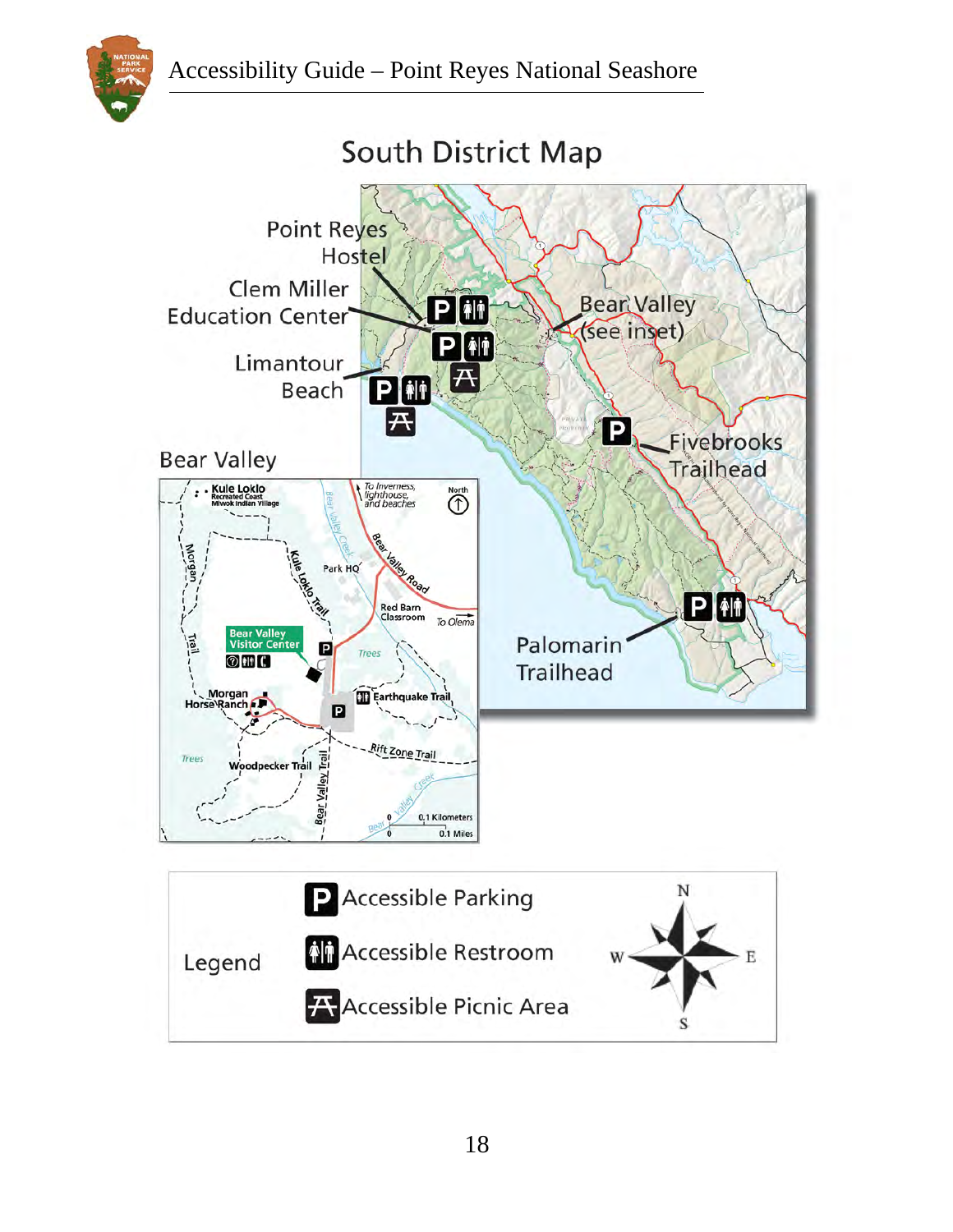



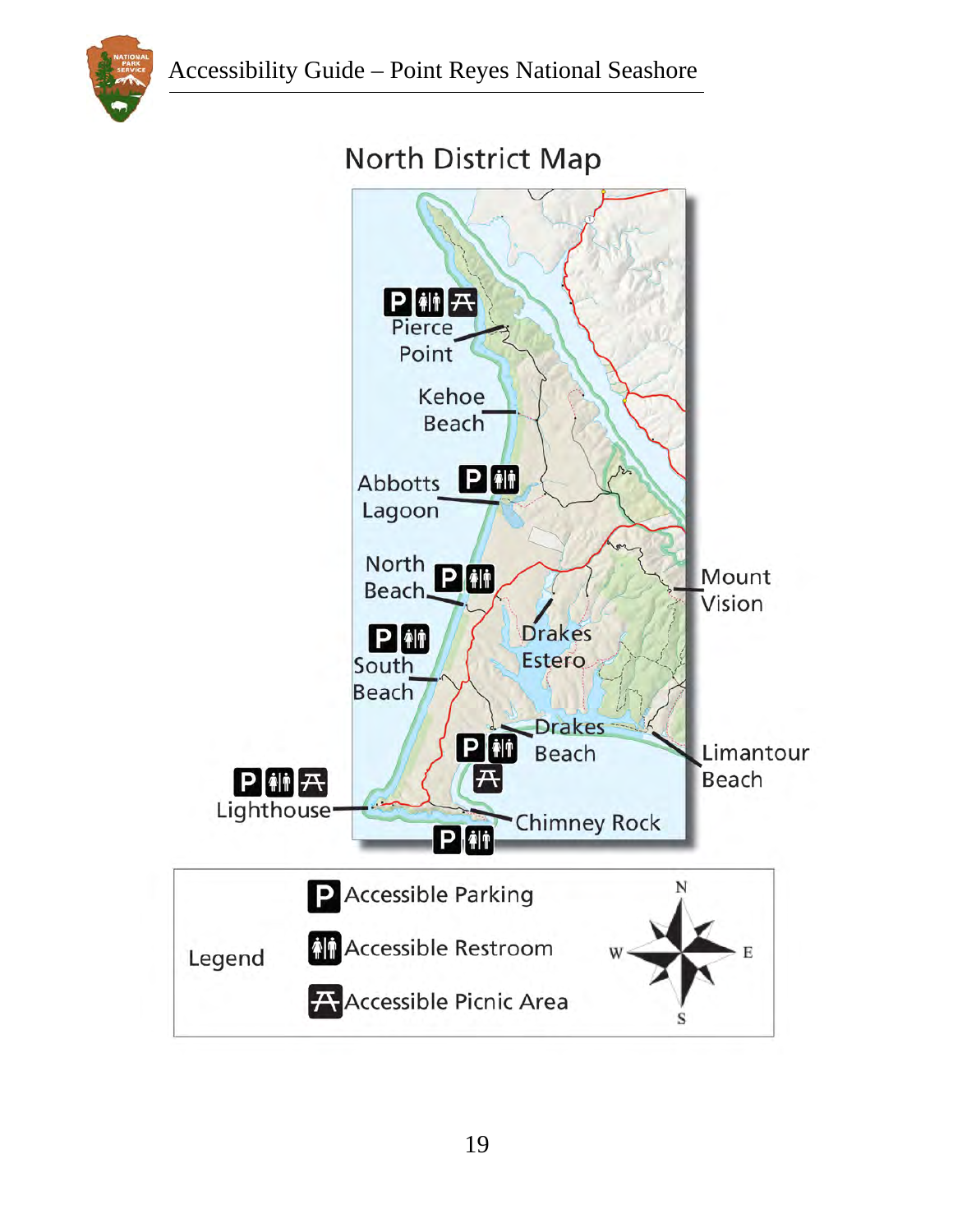

### <span id="page-19-0"></span>**Accessible Features by Location**

### **Abbotts Lagoon**

A flat trail leads 0.25 miles to an overlook of the lagoon. Restrooms are accessible and there are two designated parking spaces. There is no beach access.

### **Bear Valley - Park Headquarters**

### **Bear Valley Visitor Center**

This visitor center has a gently ramped, multilevel interior. Many displays are well placed for use or viewing from a seated position. Restrooms, and a telephone on the outside information board, are accessible. A tactile park map is located on the inside bulletin board. Designated parking is located in front of the center. A wheelchair is available on request. *Point Reyes: The Point of Kings* an introductory film produced by Discovery Communications, Inc., is closed-captioned and shown on request.

### **The Earthquake Trail**

This 0.6-mile trail is paved and self-guiding. Although this is an easy, walkable trail with gentle slopes, some areas are not to accessibility standards. A picnic area, restroom and two designated parking

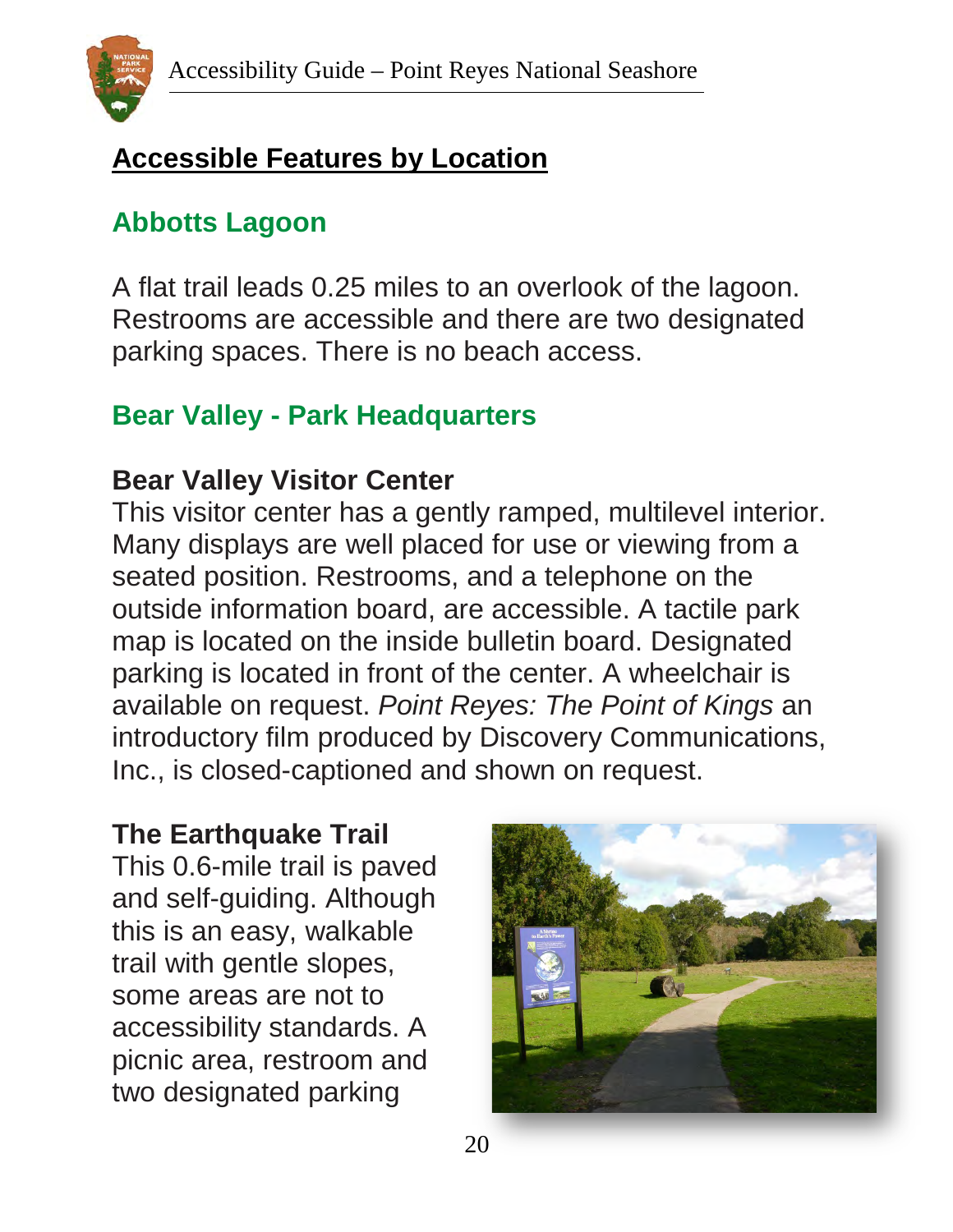

spaces are located at the trailhead. Funding requests have been submitted to make this trail fully accessible.

### **Kule Loklo, a Coast Miwok Cultural Exhibit**

(Assistance required) The first part of the 0.4-mile dirt trail is quite steep. There are no accessible restrooms. Contact visitor center for access.

### **Morgan Horse Ranch**

With an accessibility placard, you may take the road to a small parking area close to the stables. Most exhibits are viewable. Call 415-663-1763.

### **Bear Valley Trail to Divide Meadow**

(Assistance advisable) This 1.6-mile well-packed dirt trail is uphill and a bit rocky the first 0.25 miles. The remainder of the trail has been accessed with motorized wheelchairs. Vault toilets at the meadow are not accessible.

# **Chimney Rock and Historic Lifeboat Station**

Accessible parking and restrooms are available. Interpretive signs are viewable from wheelchairs and talk about wildflowers and human history of the area. Great views of Drakes Bay. Access to Historic Lifeboat Station by request for overnight accommodations with one accessible room and bathroom on the first floor. For information, call 415-663-1200.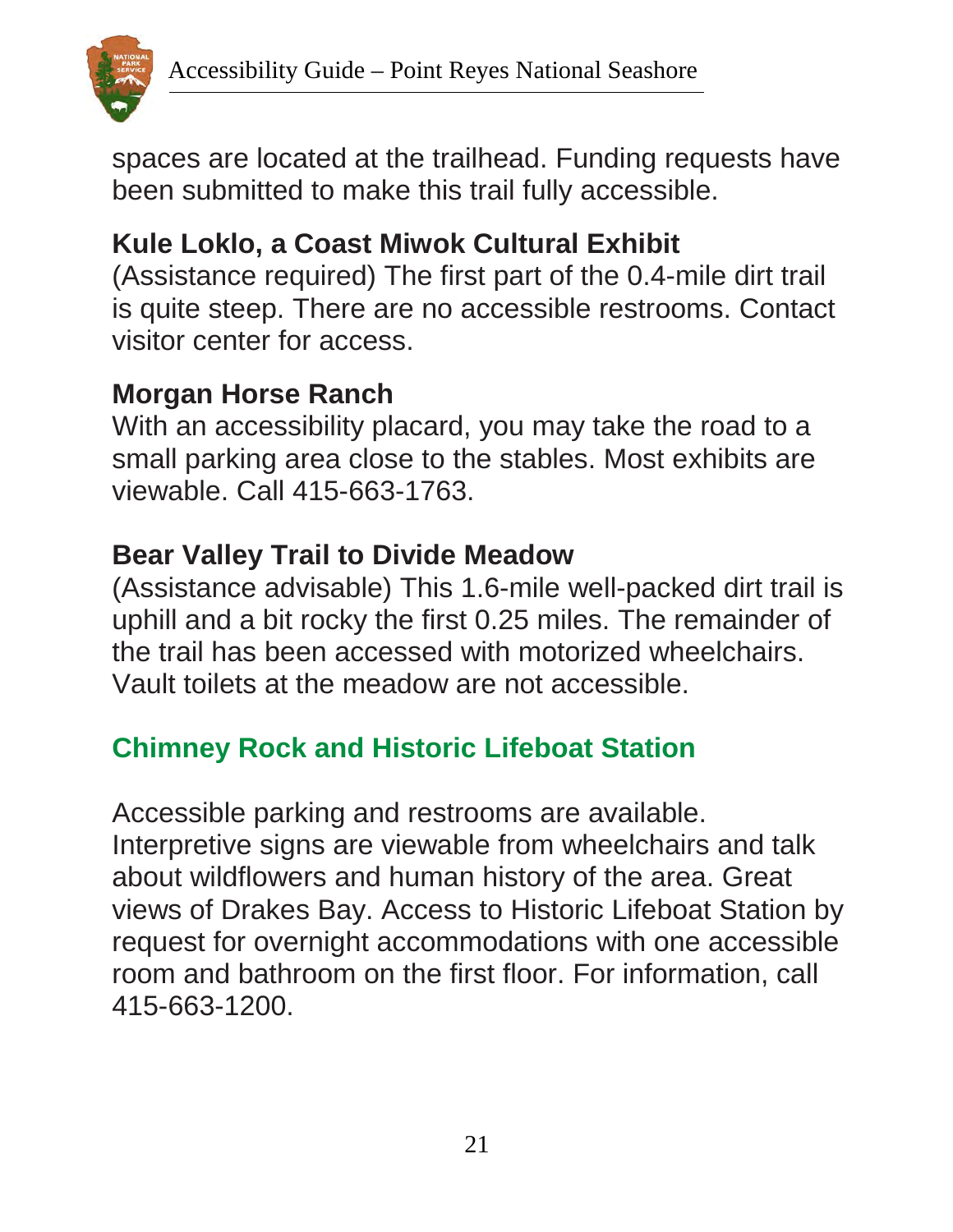

# **Clem Miller Environmental Education Center**

This site is run by the Seashore's Cooperating Association, the Point Reyes National Seashore Association (PRNSA) [\(www.ptreyes.org\)](http://www.ptreyes.org/), and is used year round by schools and nature and science camps. Main building houses a large classroom with commercial kitchen. A ramp allows access to the building. Ramps also exist to access the bath house and four overnight cabins with bunk beds.

### **Drakes Beach and Ken Patrick Visitor Center**

This complex includes a visitor center, snack bar, picnic area, telephone, and restrooms which are all accessible. There are several designated parking spaces. There is no beach access.

### **Five Brooks Trailhead**

Parking stalls marked with an accessible placard and restrooms exist. Trailhead information accessible from parking lot on gravel trail which can provide limited viewing of the pond.

### **Lighthouse Visitor Center**

Parking close to the Lighthouse Visitor Center is available by arrangement. Call 415-669-1534 for hours of operation. The visitor center and exhibits, observation deck, restrooms, water fountain, and a telephone are all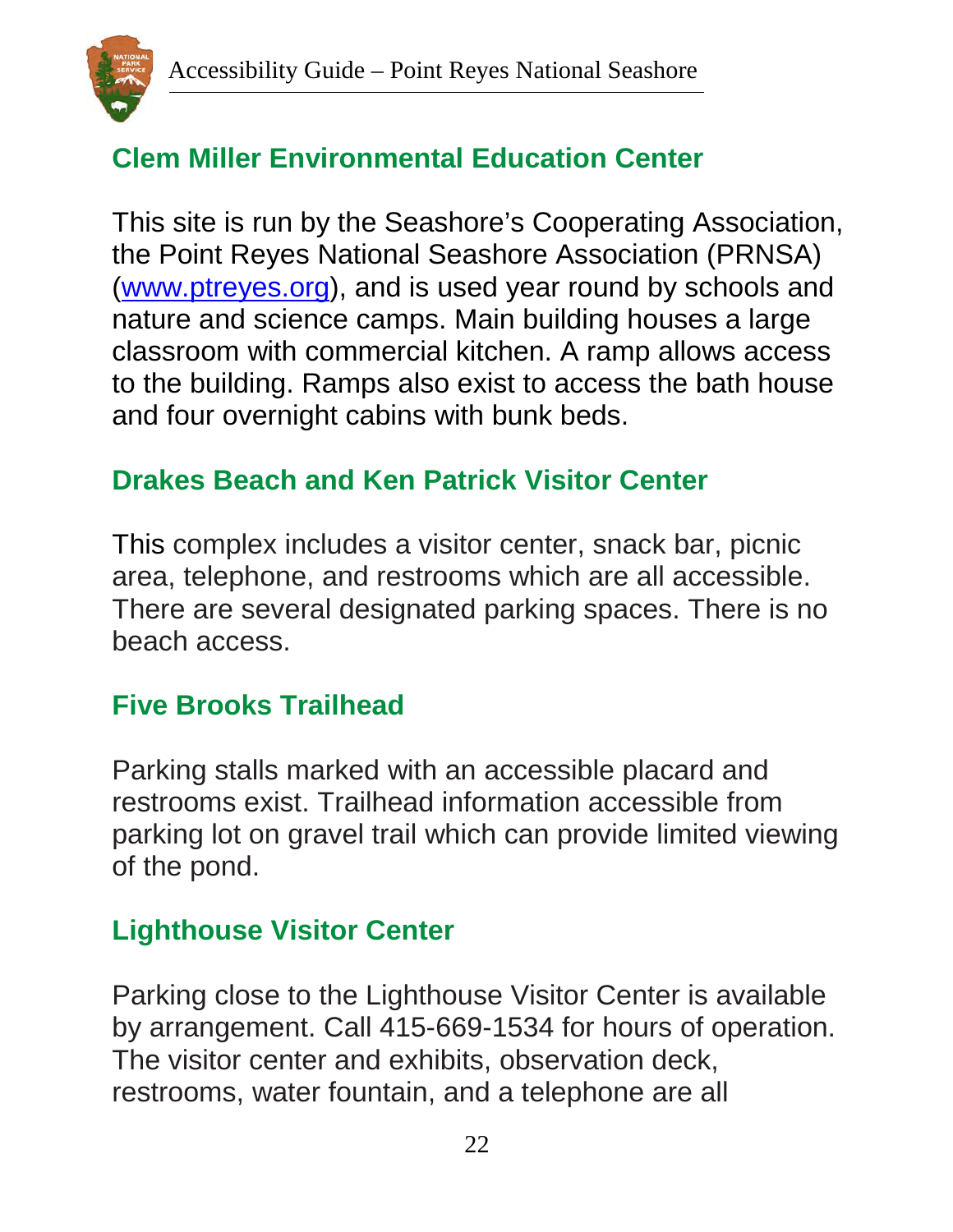

accessible, but the lighthouse itself is not. Images and video clips are available at the visitor center desk and shown on an iPad for visitors who can't physically go down to the lighthouse. A wheelchair is available on request from the visitor center.

### **Limantour Beach**

Accessible restrooms and parking are available. No accessible beach access.

### **Mount Vision Road**

Mount Vision Road offers a fifteen minute drive up winding Mount Vision Road off Sir Francis Drake Highway and takes you to three spectacular vista points (on clear days). Two look west towards Drakes Bay and Estero and one near the top looks east over Tomales Bay. No facilities.

#### **North and South Beaches**

Each parking lot has an accessible restroom and designated parking spaces. There are short paved paths along the dunes with lovely ocean views. There is no beach access.